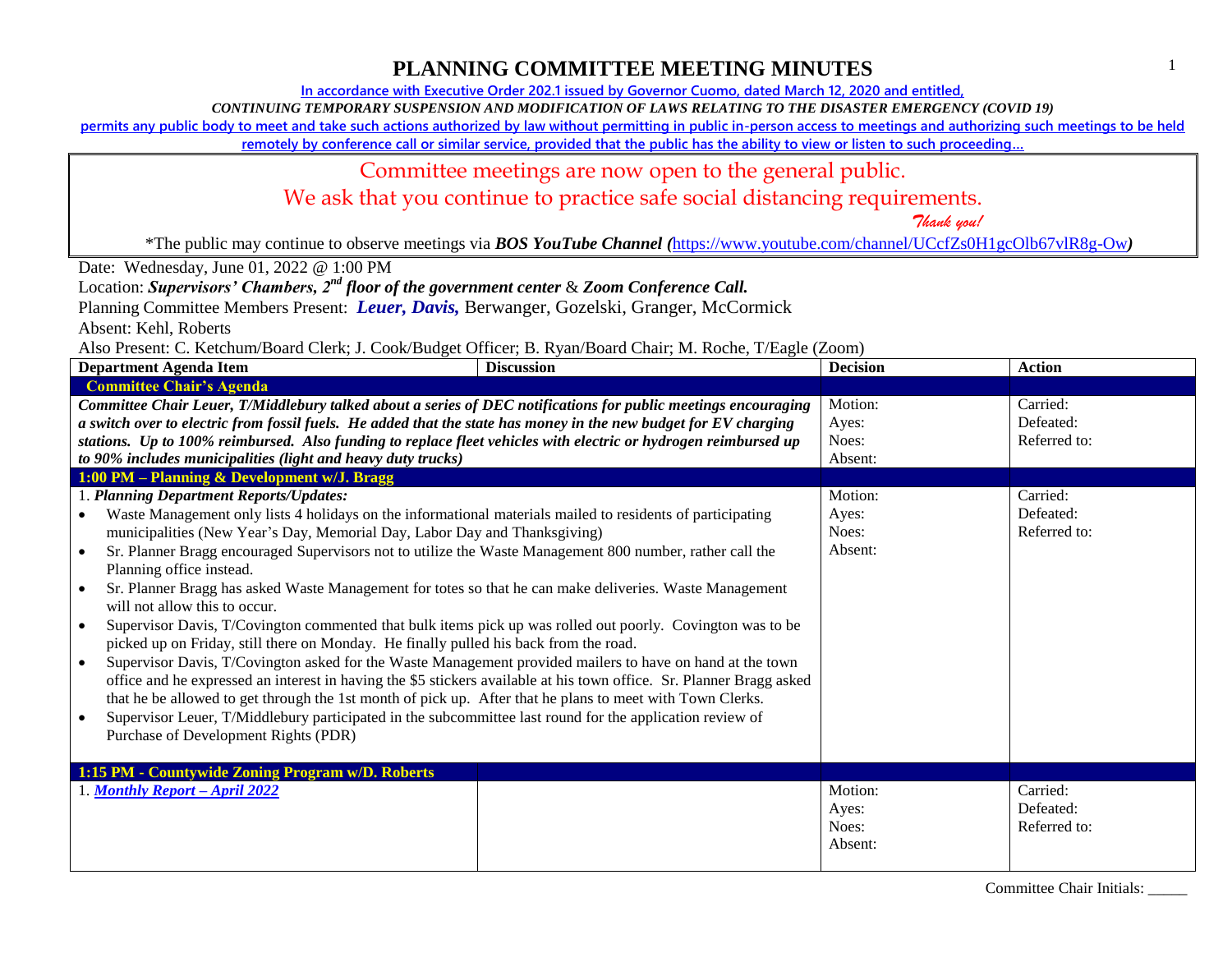**In accordance with Executive Order 202.1 issued by Governor Cuomo, dated March 12, 2020 and entitled,**

*CONTINUING TEMPORARY SUSPENSION AND MODIFICATION OF LAWS RELATING TO THE DISASTER EMERGENCY (COVID 19)*

**permits any public body to meet and take such actions authorized by law without permitting in public in-person access to meetings and authorizing such meetings to be held** 

**remotely by conference call or similar service, provided that the public has the ability to view or listen to such proceeding…**

#### Committee meetings are now open to the general public.

We ask that you continue to practice safe social distancing requirements.

 *Thank you!*

\*The public may continue to observe meetings via *BOS YouTube Channel (*<https://www.youtube.com/channel/UCcfZs0H1gcOlb67vlR8g-Ow>*)*

Date: Wednesday, June 01, 2022 @ 1:00 PM

Location: *Supervisors' Chambers, 2nd floor of the government center* & *Zoom Conference Call.*

Planning Committee Members Present: *Leuer, Davis,* Berwanger, Gozelski, Granger, McCormick

Absent: Kehl, Roberts

Also Present: C. Ketchum/Board Clerk; J. Cook/Budget Officer; B. Ryan/Board Chair; M. Roche, T/Eagle (Zoom)

| <b>Department Agenda Item</b>                                                                                                                                                                | <b>Discussion</b> | <b>Decision</b>          | <b>Action</b>      |
|----------------------------------------------------------------------------------------------------------------------------------------------------------------------------------------------|-------------------|--------------------------|--------------------|
| 2. Munis Income Statement                                                                                                                                                                    |                   | Motion:                  | Carried:           |
|                                                                                                                                                                                              |                   | Ayes:                    | Defeated:          |
|                                                                                                                                                                                              |                   | Noes:                    | Referred to:       |
|                                                                                                                                                                                              |                   | Absent:                  |                    |
| 3. Misc.                                                                                                                                                                                     |                   | Motion:                  | Carried:           |
| There was some discussion over discrepancies in the current rate per parcel per participating municipality.<br>$\bullet$                                                                     |                   | Ayes:                    | Defeated:          |
| Budget Officer Cook explained that the initial intention was to move towards a Fire & Building Code<br>$\bullet$<br>Enforcement model                                                        |                   | Noes:<br>Absent:         | Referred to:       |
| Supervisor Davis, T/Covington asked that a discussion item be put on the Countywide Assessing agenda in<br>$\bullet$<br>Finance to discuss 25% levy participation by the county. Continuity! |                   |                          |                    |
| Supervisor McCormick, T/Java stepped out of the meeting.                                                                                                                                     |                   |                          |                    |
| 1:30 PM - Wyo. Co. Business Center (LDC) w/J. Pierce                                                                                                                                         |                   |                          |                    |
| 1. Reappointment:                                                                                                                                                                            |                   | Motion: Gozelski         | Carried: XXX       |
| <b>Wyoming County Business Center Board</b>                                                                                                                                                  |                   | Ayes: 5                  | Defeated:          |
| Three (3) year term effective May 10, 2022 through May 9,                                                                                                                                    |                   | Noes:                    | Referred to:       |
| 2025:                                                                                                                                                                                        |                   | Absent: 3 Kehl; Roberts; |                    |
| <b>Supervisor Member</b>                                                                                                                                                                     |                   | McCormick                |                    |
| James Brick (T/Perry), 7618 Route 20A, Perry, NY                                                                                                                                             |                   |                          |                    |
| 14530 (reappointment)                                                                                                                                                                        |                   |                          |                    |
| <b>Private Sector Member</b>                                                                                                                                                                 |                   |                          |                    |
| Sam Gullo (Family Furniture), 9 S. Main St., PO Box 81,<br>Perry, NY 14530 (reappointment)                                                                                                   |                   |                          | <b>*RESOLUTION</b> |
| $2.$ Misc.                                                                                                                                                                                   |                   | Motion:                  | Carried:           |
| Emkay in Arcade has received a grant for clean-up of the                                                                                                                                     |                   | Ayes:                    | Defeated:          |
| site                                                                                                                                                                                         |                   | Noes:                    | Referred to:       |
|                                                                                                                                                                                              |                   | Absent:                  |                    |

Committee Chair Initials: \_\_\_\_\_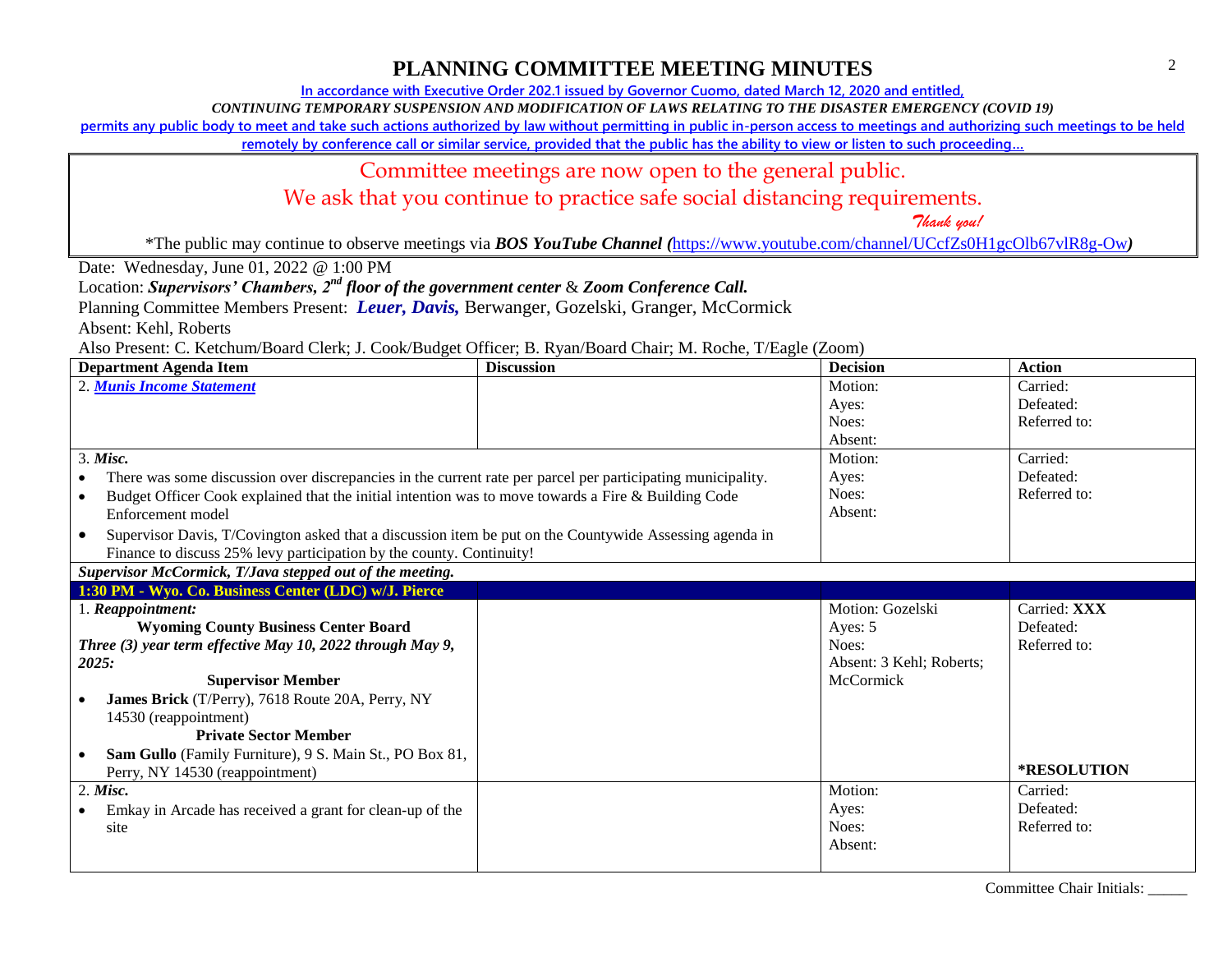**In accordance with Executive Order 202.1 issued by Governor Cuomo, dated March 12, 2020 and entitled,**

*CONTINUING TEMPORARY SUSPENSION AND MODIFICATION OF LAWS RELATING TO THE DISASTER EMERGENCY (COVID 19)*

**permits any public body to meet and take such actions authorized by law without permitting in public in-person access to meetings and authorizing such meetings to be held** 

**remotely by conference call or similar service, provided that the public has the ability to view or listen to such proceeding…**

#### Committee meetings are now open to the general public.

We ask that you continue to practice safe social distancing requirements.

 *Thank you!*

\*The public may continue to observe meetings via *BOS YouTube Channel (*<https://www.youtube.com/channel/UCcfZs0H1gcOlb67vlR8g-Ow>*)*

Date: Wednesday, June 01, 2022 @ 1:00 PM

Location: *Supervisors' Chambers, 2nd floor of the government center* & *Zoom Conference Call.*

Planning Committee Members Present: *Leuer, Davis,* Berwanger, Gozelski, Granger, McCormick

Absent: Kehl, Roberts

Also Present: C. Ketchum/Board Clerk; J. Cook/Budget Officer; B. Ryan/Board Chair; M. Roche, T/Eagle (Zoom)

| <b>Department Agenda Item</b>                                                                                                                                                                                                                                                                                                                                                                                                                                                                                                                                               | <b>Discussion</b>                                                                                                              | <b>Decision</b>                                                                   | <b>Action</b>                                            |  |
|-----------------------------------------------------------------------------------------------------------------------------------------------------------------------------------------------------------------------------------------------------------------------------------------------------------------------------------------------------------------------------------------------------------------------------------------------------------------------------------------------------------------------------------------------------------------------------|--------------------------------------------------------------------------------------------------------------------------------|-----------------------------------------------------------------------------------|----------------------------------------------------------|--|
| <b>Industrial Development Agency w/J. Pierce</b>                                                                                                                                                                                                                                                                                                                                                                                                                                                                                                                            |                                                                                                                                |                                                                                   |                                                          |  |
|                                                                                                                                                                                                                                                                                                                                                                                                                                                                                                                                                                             | $\sim$ Nothing to Report $\sim$                                                                                                | Motion:<br>Ayes:<br>Noes:<br>Absent:                                              | Carried:<br>Defeated:<br>Referred to:                    |  |
| 1:45 PM - Wyo. Co. Water Resource Agency w/S. Perkins                                                                                                                                                                                                                                                                                                                                                                                                                                                                                                                       |                                                                                                                                |                                                                                   |                                                          |  |
| 1. Grant Acceptance:<br>Authorize Chairman to sign a grant acceptance award with<br>New York State Dept. of State, 99 Washington Ave., Albany,<br>NY 12231 for the funding of a Local Government Efficiency<br>Grant, Water Meter Replacement and Centralized Billing, in<br>the amount of \$243,000.00; effective January 1, 2022 through<br>December 31, 2026. <i>(MUNIS CONTRACT # 452</i><br>Supervisor McCormick, T/Java returned to the meeting.                                                                                                                      | Permission to apply was granted by Planning<br>$\bullet$<br>Committee on 06/30/2021.<br>3 Copies will be provided<br>$\bullet$ | <b>Motion: Davis</b><br>Ayes: 5<br>Noes:<br>Absent: 3 Kehl; Roberts;<br>McCormick | Carried: XXX<br>Defeated:<br>Referred to:<br>*RESOLUTION |  |
| Supervisor Berwanger, T/Arcade left the meeting.                                                                                                                                                                                                                                                                                                                                                                                                                                                                                                                            |                                                                                                                                |                                                                                   |                                                          |  |
| 2. Grant Application:<br>Authorize Chairman to sign a grant application with the New<br>York State Department of State, Division of Local<br>Government Services, Local Waterfront Revitalization<br>Program, One Commerce Plaza, 99 Washington Ave, Suite<br>1015, Albany, NY 12231-0001 for funding of a Local<br>Waterfront Revitalization Planning Grant to assist in<br>development of and implementing plans for Silver Lake<br>communities and waterfront revitalization efforts in the<br>amount of \$150,000.00 or as determined once application is<br>finalized. | 3 Copies will be provided for signature once<br>completed                                                                      | Motion: Gozelski<br>Ayes: 5<br>Noes:<br>Absent: 3 Berwanger;<br>Kehl; Roberts     | Carried: XXX<br>Defeated:<br>Referred to:                |  |
|                                                                                                                                                                                                                                                                                                                                                                                                                                                                                                                                                                             |                                                                                                                                |                                                                                   | <b>APPROVED</b>                                          |  |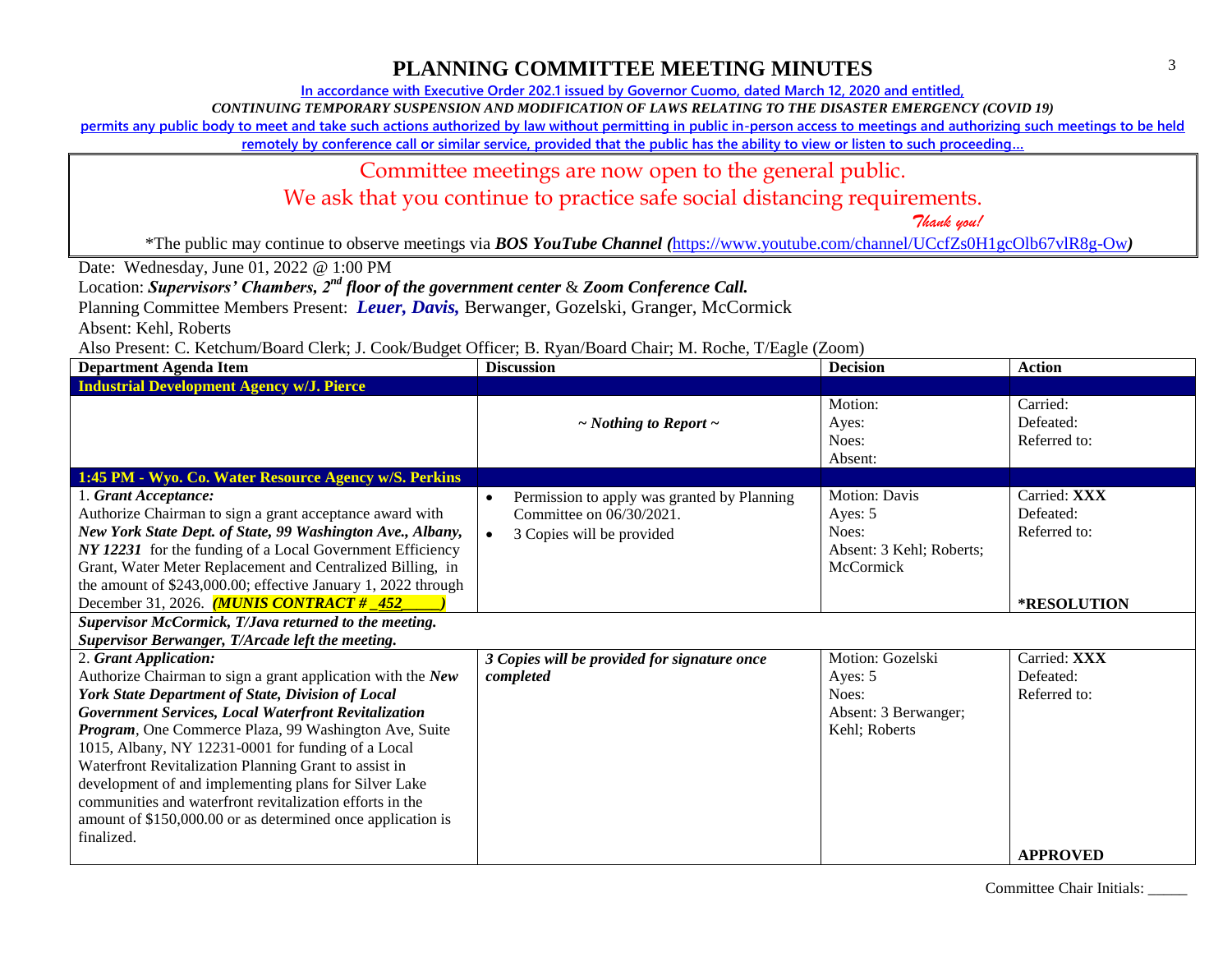**In accordance with Executive Order 202.1 issued by Governor Cuomo, dated March 12, 2020 and entitled,**

*CONTINUING TEMPORARY SUSPENSION AND MODIFICATION OF LAWS RELATING TO THE DISASTER EMERGENCY (COVID 19)*

**permits any public body to meet and take such actions authorized by law without permitting in public in-person access to meetings and authorizing such meetings to be held** 

**remotely by conference call or similar service, provided that the public has the ability to view or listen to such proceeding…**

#### Committee meetings are now open to the general public.

We ask that you continue to practice safe social distancing requirements.

 *Thank you!*

\*The public may continue to observe meetings via *BOS YouTube Channel (*<https://www.youtube.com/channel/UCcfZs0H1gcOlb67vlR8g-Ow>*)*

Date: Wednesday, June 01, 2022 @ 1:00 PM

Location: *Supervisors' Chambers, 2nd floor of the government center* & *Zoom Conference Call.*

Planning Committee Members Present: *Leuer, Davis,* Berwanger, Gozelski, Granger, McCormick

Absent: Kehl, Roberts

Also Present: C. Ketchum/Board Clerk; J. Cook/Budget Officer; B. Ryan/Board Chair; M. Roche, T/Eagle (Zoom)

| <b>Department Agenda Item</b>                                        | <b>Discussion</b>                                           | <b>Decision</b>      | <b>Action</b>   |
|----------------------------------------------------------------------|-------------------------------------------------------------|----------------------|-----------------|
| 3. Professional Services Contract (\$3,001-\$5,000):                 | <b>Electronic Contract Cover Page Attached</b><br>$\bullet$ | Motion: Granger      | Carried: XXX    |
| Authorize Chairman to sign a contract, pursuant to General           | <b>Contract Process Sheet Attached</b><br>$\bullet$         | Ayes: 5              | Defeated:       |
| Municipal Law §104(b), with CPL Architecture,                        |                                                             | Noes:                | Referred to:    |
| <i>Engineering, Planning, 205 St. Paul St., Suite 500,</i>           |                                                             | Absent: 3 Berwanger; |                 |
| Rochester, NY 14604 to provide consulting services for the           |                                                             | Kehl; Roberts        |                 |
| following grant program through the NYS Consolidated                 |                                                             |                      |                 |
| Funding Applications: Local Waterfront Revitalization                |                                                             |                      |                 |
| Program (LWRP) in the amount not to exceed \$3,500.00;               |                                                             |                      |                 |
| effective June 1, 2022 through December 31, 2022.                    |                                                             |                      |                 |
| <b>MUNIS CONTRACT # _443_</b>                                        |                                                             |                      | <b>APPROVED</b> |
| 4. 2022 Appropriation:                                               |                                                             | Motion: Granger      | Carried: XXX    |
| To: 018310 540301 Professional SVC<br>\$3,500.00                     |                                                             | Ayes: 5              | Defeated:       |
| w/01831001.423780 Other Govt.<br>\$3,500.00                          |                                                             | Noes:                | Referred to:    |
| <b>Reason:</b> In order to pay for unbudgeted grant writing services |                                                             | Absent: 3 Berwanger; |                 |
| for the NYS Consolidated Funding Application: Local                  |                                                             | Kehl; Roberts        |                 |
| Waterfront Revitalization Program (LWRP). Funds will be              |                                                             |                      |                 |
| realized through billable reimbursements from each                   |                                                             |                      |                 |
| participating municipalities as part of their pro-rated grant        |                                                             |                      |                 |
| required local share.                                                |                                                             |                      |                 |
|                                                                      |                                                             |                      | <b>FINANCE</b>  |
| 5. Operational Update (As Needed):                                   |                                                             | Motion:              | Carried:        |
| WCWRA Project Update- Silver Lake Dredging Project                   |                                                             | Ayes:                | Defeated:       |
| Phase 3 - start                                                      |                                                             | Noes:                | Referred to:    |
| 2022 WCWRA Project Opportunities Listing                             |                                                             | Absent:              |                 |
|                                                                      |                                                             |                      |                 |
|                                                                      |                                                             |                      |                 |
|                                                                      |                                                             |                      |                 |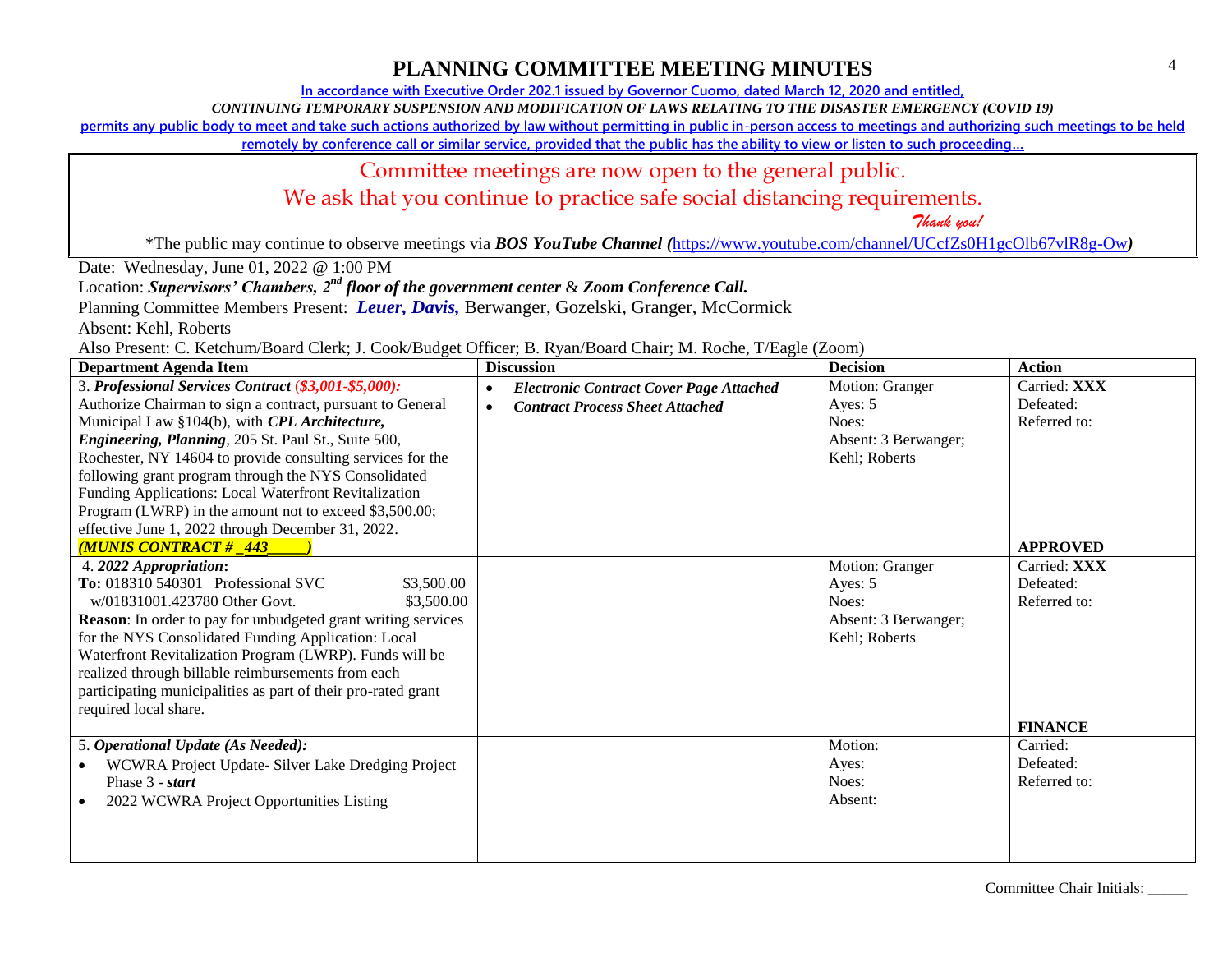**In accordance with Executive Order 202.1 issued by Governor Cuomo, dated March 12, 2020 and entitled,**

*CONTINUING TEMPORARY SUSPENSION AND MODIFICATION OF LAWS RELATING TO THE DISASTER EMERGENCY (COVID 19)*

**permits any public body to meet and take such actions authorized by law without permitting in public in-person access to meetings and authorizing such meetings to be held** 

**remotely by conference call or similar service, provided that the public has the ability to view or listen to such proceeding…**

Committee meetings are now open to the general public.

We ask that you continue to practice safe social distancing requirements.

 *Thank you!*

\*The public may continue to observe meetings via *BOS YouTube Channel (*<https://www.youtube.com/channel/UCcfZs0H1gcOlb67vlR8g-Ow>*)*

Date: Wednesday, June 01, 2022 @ 1:00 PM

Location: *Supervisors' Chambers, 2nd floor of the government center* & *Zoom Conference Call.*

Planning Committee Members Present: *Leuer, Davis,* Berwanger, Gozelski, Granger, McCormick

Absent: Kehl, Roberts

Also Present: C. Ketchum/Board Clerk; J. Cook/Budget Officer; B. Ryan/Board Chair; M. Roche, T/Eagle (Zoom)

| <b>Department Agenda Item</b>             | <b>Discussion</b>               | <b>Decision</b>                      | <b>Action</b>                         |
|-------------------------------------------|---------------------------------|--------------------------------------|---------------------------------------|
| Wyo. Co. Chamber of Commerce w/S. Gardner |                                 |                                      |                                       |
|                                           | $\sim$ Nothing to Report $\sim$ | Motion:<br>Ayes:<br>Noes:<br>Absent: | Carried:<br>Defeated:<br>Referred to: |
| <b>Solid Waste w/</b>                     |                                 |                                      |                                       |
|                                           | $\sim$ Nothing to Report $\sim$ | Motion:<br>Ayes:<br>Noes:<br>Absent: | Carried:<br>Defeated:<br>Referred to: |
| <b>Space Allocation w/</b>                |                                 |                                      |                                       |
|                                           | $\sim$ Nothing to Report $\sim$ | Motion:<br>Ayes:<br>Noes:<br>Absent: | Carried:<br>Defeated:<br>Referred to: |
| <b>Arts Council w/J. Swaby</b>            |                                 |                                      |                                       |
|                                           | $\sim$ Nothing to Report $\sim$ | Motion:<br>Ayes:<br>Noes:<br>Absent: | Carried:<br>Defeated:<br>Referred to: |

Committee Chair Initials: \_\_\_\_\_